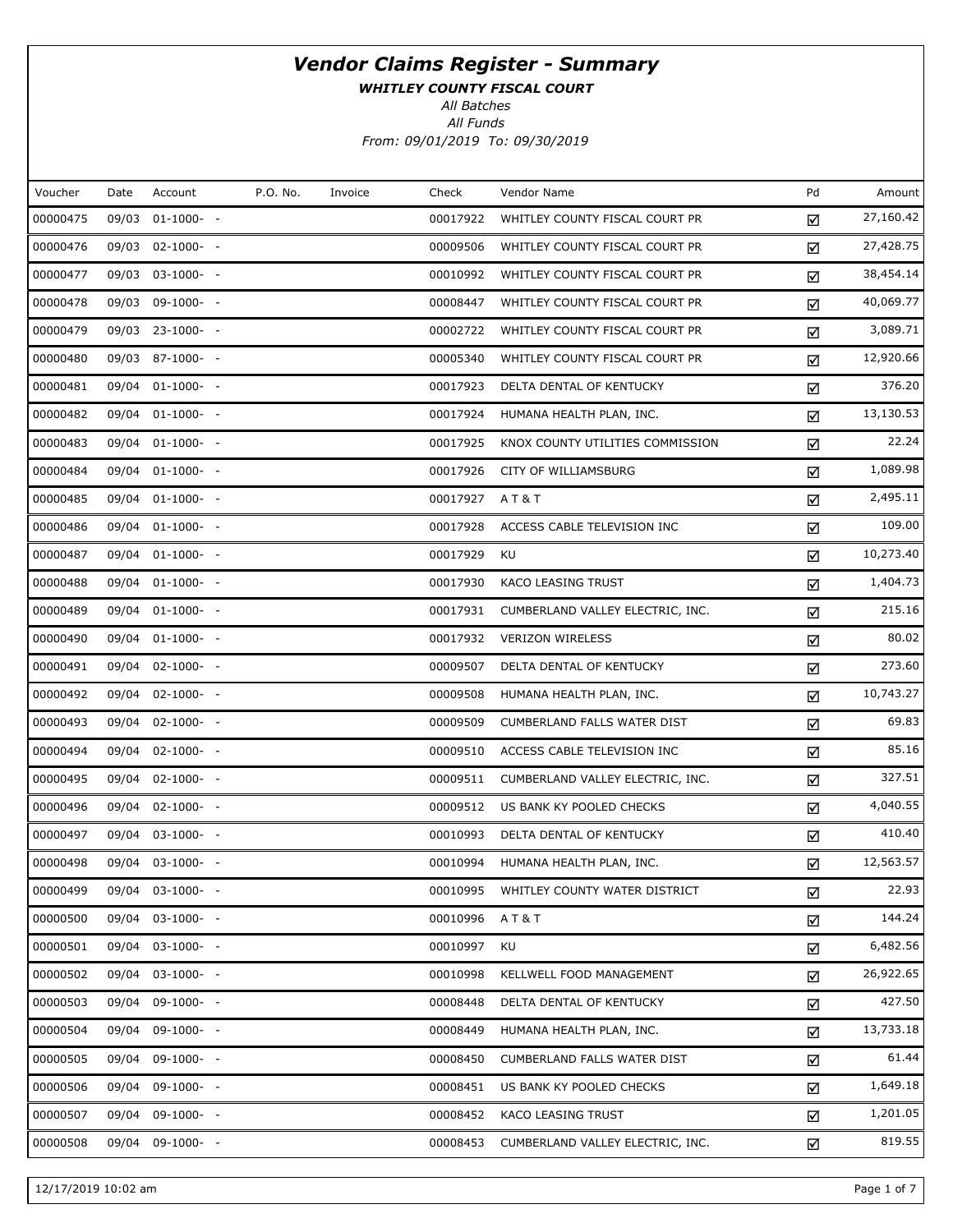WHITLEY COUNTY FISCAL COURT

All Batches

| Voucher  | Date  | Account          | P.O. No. | Invoice | Check    | Vendor Name                    | Pd | Amount    |
|----------|-------|------------------|----------|---------|----------|--------------------------------|----|-----------|
| 00000509 | 09/04 | $09-1000- -$     |          |         | 00008454 | ACCESS CABLE TELEVISION INC    | ☑  | 206.90    |
| 00000510 |       | 09/04 09-1000- - |          |         | 00008455 | CITY UTILITIES COMMISSION      | ☑  | 270.89    |
| 00000511 | 09/04 | 09-1000- -       |          |         | 00008456 | <b>VERIZON WIRELESS</b>        | ☑  | 320.08    |
| 00000512 |       | 09/04 23-1000- - |          |         | 00002723 | DELTA DENTAL OF KENTUCKY       | ☑  | 34.20     |
| 00000513 |       | 09/04 23-1000- - |          |         | 00002724 | HUMANA HEALTH PLAN, INC.       | ☑  | 1,195.53  |
| 00000514 |       | 09/04 87-1000- - |          |         | 00005341 | DELTA DENTAL OF KENTUCKY       | ☑  | 136.80    |
| 00000515 |       | 09/04 87-1000- - |          |         | 00005342 | HUMANA HEALTH PLAN, INC.       | ☑  | 5,372.91  |
| 00000516 |       | 09/04 87-1000- - |          |         | 00005343 | ACCESS CABLE TELEVISION INC    | ☑  | 203.90    |
| 00000517 |       | 09/04 87-1000- - |          |         | 00005344 | <b>KU</b>                      | ☑  | 95.90     |
| 00000518 |       | 09/04 87-1000- - |          |         | 00005345 | A T & T                        | ☑  | 3,888.24  |
| 00000519 |       | 09/13 01-1000- - |          |         | 00017933 | <b>DAV</b>                     | ☑  | 285.11    |
| 00000520 |       | 09/13 01-1000- - |          |         | 00017934 | A T & T                        | ☑  | 476.41    |
| 00000521 |       | 09/13 01-1000- - |          |         | 00017935 | DELTA NATURAL GAS CO., INC.    | ☑  | 139.36    |
| 00000522 |       | 09/13 01-1000- - |          |         | 00017936 | TIME WARNER CABLE              | ☑  | 174.93    |
| 00000523 |       | 09/13 01-1000- - |          |         | 00017937 | AT & T MOBILITY                | ☑  | 577.03    |
| 00000524 |       | 09/13 02-1000- - |          |         | 00009513 | DELTA NATURAL GAS CO., INC.    | ☑  | 32.85     |
| 00000525 |       | 09/13 03-1000- - |          |         | 00010999 | CITY OF WILLIAMSBURG           | ☑  | 10,809.68 |
| 00000526 |       | 09/13 03-1000- - |          |         | 00011000 | DELTA NATURAL GAS CO., INC.    | ☑  | 1,357.22  |
| 00000527 |       | 09/13 09-1000- - |          |         | 00008457 | <b>VERIZON WIRELESS</b>        | ☑  | 54.42     |
| 00000528 |       | 09/13 09-1000- - |          |         | 00008458 | TIME WARNER CABLE              | ☑  | 192.68    |
| 00000529 |       | 09/13 87-1000- - |          |         | 00005346 | NI GOVERNMENT SERVICES, INC.   | ☑  | 73.73     |
| 00000530 |       | 09/13 87-1000- - |          |         | 00005347 | <b>AT&amp;T</b>                | ☑  | 232.19    |
| 00000531 |       | 09/16 01-1000- - |          |         | 00017938 | WHITLEY COUNTY WATER DISTRICT  | ☑  | 60.00     |
| 00000532 |       | 09/17 01-1000- - |          |         | 00017939 | WHITLEY COUNTY FISCAL COURT PR | ☑  | 27,954.96 |
| 00000533 |       | 09/17 01-1000- - |          |         | 00017940 | WHITLEY COUNTY FISCAL COURT PR | ☑  | 32,259.06 |
| 00000534 |       | 09/17 02-1000- - |          |         | 00009514 | WHITLEY COUNTY FISCAL COURT PR | ☑  | 26,942.49 |
| 00000535 |       | 09/17 03-1000- - |          |         | 00011001 | WHITLEY COUNTY FISCAL COURT PR | ☑  | 46,218.32 |
| 00000536 |       | 09/17 09-1000- - |          |         | 00008459 | WHITLEY COUNTY FISCAL COURT PR | ☑  | 39,928.49 |
| 00000537 |       | 09/17 23-1000- - |          |         | 00002725 | WHITLEY COUNTY FISCAL COURT PR | ☑  | 3,230.73  |
| 00000538 |       | 09/17 87-1000- - |          |         | 00005348 | WHITLEY COUNTY FISCAL COURT PR | ☑  | 13,852.32 |
| 00000539 |       | 09/17 01-1000- - |          |         | 00017941 | 2 GETON NET, INC.              | ☑  | 36.00     |
| 00000540 |       | 09/17 01-1000- - |          |         | 00017942 | AMBER OWENS                    | ☑  | 33.18     |
| 00000541 |       | 09/17 01-1000- - |          |         | 00017943 | ANDY MOSES                     | ☑  | 200.00    |
| 00000542 |       | 09/17 01-1000- - |          |         | 00017944 | BISSELL'S, INC.                | ☑  | 1,148.63  |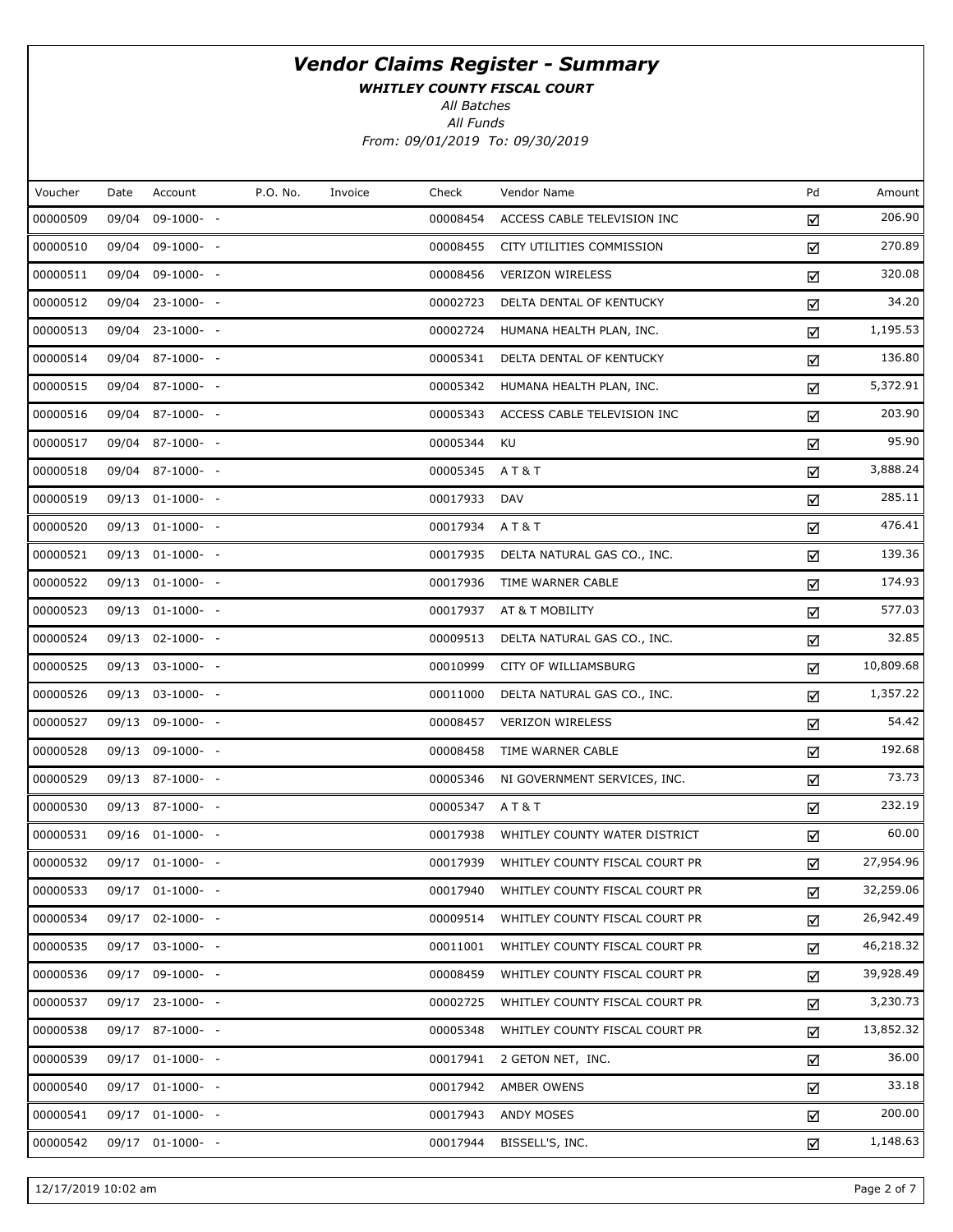WHITLEY COUNTY FISCAL COURT

All Batches

All Funds From: 09/01/2019 To: 09/30/2019

| Voucher  | Date | Account          | P.O. No. | Invoice | Check    | Vendor Name                           | Pd | Amount    |
|----------|------|------------------|----------|---------|----------|---------------------------------------|----|-----------|
| 00000543 |      | 09/17 01-1000- - |          |         | 00017945 | BLUEGRASS/ KESCO INCORPORATED         | ☑  | 180.00    |
| 00000544 |      | 09/17 01-1000- - |          |         | 00017946 | CITY OF WILLIAMSBURG                  | ☑  | 3,698.55  |
| 00000545 |      | 09/17 01-1000- - |          |         | 00017947 | <b>COMPUTER CLINC</b>                 | ☑  | 230.00    |
| 00000546 |      | 09/17 01-1000- - |          |         | 00017948 | <b>CUPPS MINISTRIES</b>               | ☑  | 500.00    |
| 00000547 |      | 09/17 01-1000- - |          |         | 00017949 | DAIRY QUEEN GRILL & CHILL             | ☑  | 28.74     |
| 00000548 |      | 09/17 01-1000- - |          |         | 00017950 | <b>DAV</b>                            | ☑  | 650.00    |
| 00000549 |      | 09/17 01-1000- - |          |         | 00017951 | D C ELEVATOR COMPANY, INC.            | ☑  | 1,725.25  |
| 00000550 |      | 09/17 01-1000- - |          |         | 00017952 | ELLISON SANITARY SUPPLY CO., INC.     | ☑  | 1,559.71  |
| 00000551 |      | 09/17 01-1000- - |          |         | 00017953 | EMCON HOME GUARD, INC.                | ☑  | 920.00    |
| 00000552 |      | 09/17 01-1000- - |          |         | 00017954 | EZ COUNTRY, INC.                      | ☑  | 495.00    |
| 00000553 |      | 09/17 01-1000- - |          |         | 00017955 | FIRST NATIONAL BANK OF OMAHA          | ☑  | 70.00     |
| 00000554 |      | 09/17 01-1000- - |          |         | 00017956 | FISCALSOFT CORPORATION                | ☑  | 1,995.00  |
| 00000555 |      | 09/17 01-1000- - |          |         | 00017957 | G & E DRIVE-IN                        | ☑  | 20.00     |
| 00000556 |      | 09/17 01-1000- - |          |         | 00017958 | <b>HARDEE'S</b>                       | ☑  | 114.98    |
| 00000557 |      | 09/17 01-1000- - |          |         | 00017959 | HARP ENTERPRISES, INC.                | ☑  | 3,000.00  |
| 00000558 |      | 09/17 01-1000- - |          |         | 00017960 | HIGHBRIDGE SPRING WATER CO, INC.      | ☑  | 102.60    |
| 00000559 |      | 09/17 01-1000- - |          |         | 00017961 | JEFFREY L. GRAY                       | ☑  | 36.80     |
| 00000560 |      | 09/17 01-1000- - |          |         | 00017962 | JIM THORNTON - 3RD DISTRICT CONSTABLE | ☑  | 200.00    |
| 00000561 |      | 09/17 01-1000- - |          |         | 00017963 | <b>JOHN DURHAM</b>                    | ☑  | 2,280.00  |
| 00000562 |      | 09/17 01-1000- - |          |         | 00017964 | JOHNCO, INC.                          | ☑  | 26.33     |
| 00000563 |      | 09/17 01-1000- - |          |         | 00017965 | JOHNSON CONTROLS FIRE PROTECTION LP   | ☑  | 455.00    |
| 00000564 |      | 09/17 01-1000- - |          |         | 00017966 | JONES PIT STOP                        | ☑  | 127.00    |
| 00000565 |      | 09/17 01-1000- - |          |         | 00017967 | <b>JOSH CRAWFORD</b>                  | ☑  | 3,850.00  |
| 00000566 |      | 09/17 01-1000- - |          |         | 00017968 | K A C O ALL LINES FUND                | ☑  | 19,145.74 |
| 00000567 |      | 09/17 01-1000- - |          |         | 00017969 | KACO WORKERS COMPENSATION FUND        | ☑  | 9,068.52  |
| 00000568 |      | 09/17 01-1000- - |          |         | 00017970 | KEN TEN ADVERTISING                   | ☑  | 6,494.39  |
| 00000569 |      | 09/17 01-1000- - |          |         | 00017971 | KIM MEDLEY                            | ☑  | 51.03     |
| 00000570 |      | 09/17 01-1000- - |          |         | 00017972 | LAUREL TERMITE CONTROL                | ☑  | 95.00     |
| 00000571 |      | 09/17 01-1000- - |          |         | 00017973 | LONNIE FOLEY                          | ☑  | 200.00    |
| 00000572 |      | 09/17 01-1000- - |          |         | 00017974 | MICHAEL JARBOE                        | ☑  | 146.16    |
| 00000573 |      | 09/17 01-1000- - |          |         | 00017975 | NEW LIFE TABERNACLE                   | ☑  | 500.00    |
| 00000574 |      | 09/17 01-1000- - |          |         | 00017976 | <b>NEWS JOURNAL</b>                   | ☑  | 101.50    |
| 00000575 |      | 09/17 01-1000- - |          |         | 00017977 | PRECISION DUPLICATING SOLUTIONS INC   | ☑  | 102.66    |
| 00000576 |      | 09/17 01-1000- - |          |         | 00017978 | QUALITY CARE AUTO SERVICE             | ☑  | 36.95     |

12/17/2019 10:02 am Page 3 of 7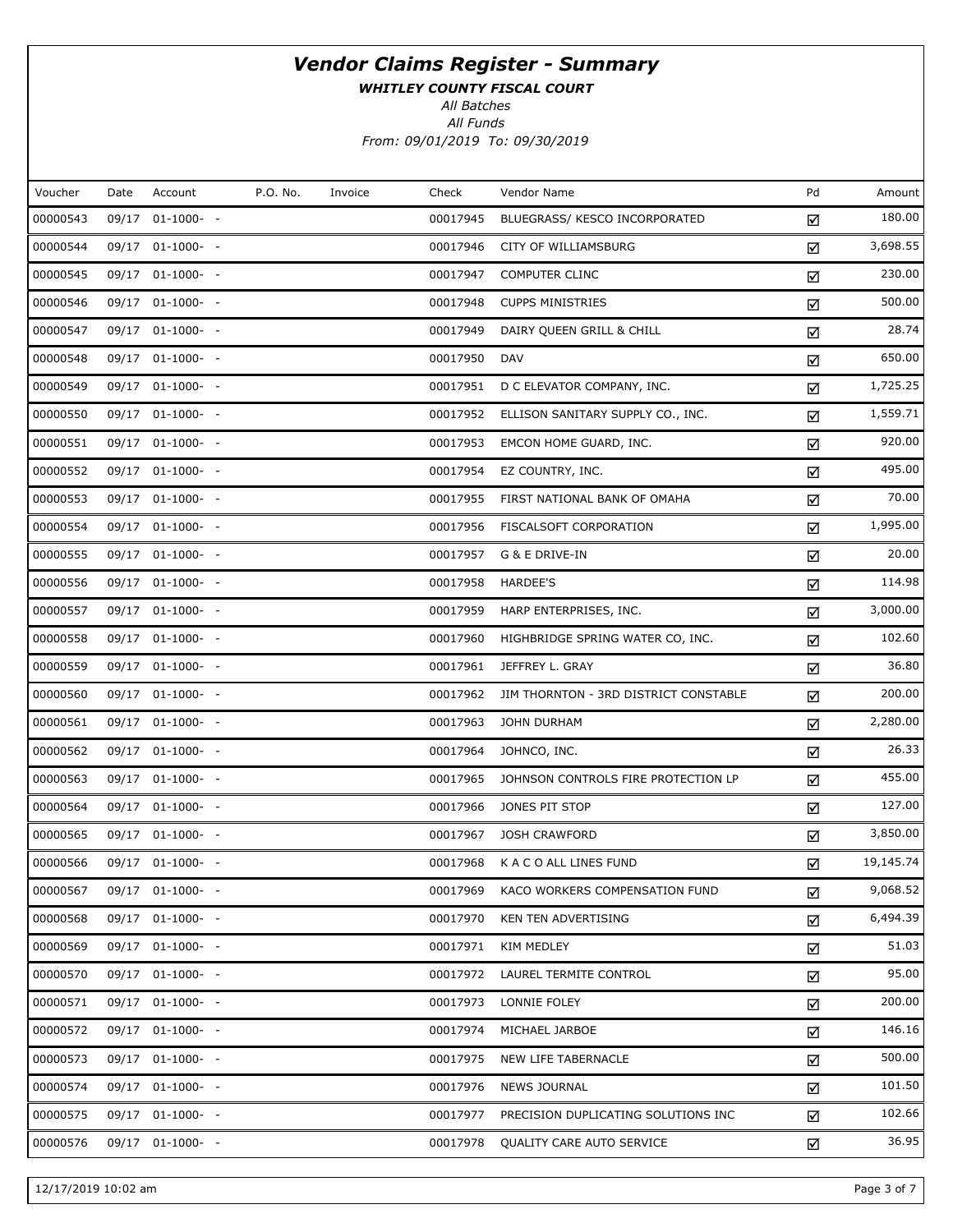WHITLEY COUNTY FISCAL COURT

All Batches

All Funds From: 09/01/2019 To: 09/30/2019

| Voucher  | Date | Account          | P.O. No. | Invoice | Check    | Vendor Name                        | Pd | Amount    |
|----------|------|------------------|----------|---------|----------|------------------------------------|----|-----------|
| 00000577 |      | 09/17 01-1000- - |          |         | 00017979 | RALEIGH MEADORS                    | ☑  | 203.00    |
| 00000578 |      | 09/17 01-1000- - |          |         | 00017980 | RON BOWLING                        | ☑  | 200.00    |
| 00000579 |      | 09/17 01-1000- - |          |         | 00017981 | WHITLEY COUNTY PVA                 | ☑  | 12,600.00 |
| 00000580 |      | 09/17 01-1000- - |          |         | 00017982 | <b>SCOTTY HARRISON</b>             | ☑  | 234.34    |
| 00000581 |      | 09/17 01-1000- - |          |         | 00017983 | <b>SGT JOES</b>                    | ☑  | 425.00    |
| 00000582 |      | 09/17 01-1000- - |          |         | 00017984 | SHAPING OUR APPALACHIAN REGION     | ☑  | 35.00     |
| 00000583 |      | 09/17 01-1000- - |          |         | 00017985 | SIMPLE IT                          | ☑  | 4,000.00  |
| 00000584 |      | 09/17 01-1000- - |          |         | 00017986 | TAMMY'S                            | ☑  | 250.00    |
| 00000585 |      | 09/17 01-1000- - |          |         | 00017987 | TIAA COMMERICAL FINANCE INC        | ☑  | 223.29    |
| 00000586 |      | 09/17 01-1000- - |          |         | 00017988 | W D BRYANT & SONS INC.             | ☑  | 907.36    |
| 00000587 |      | 09/17 01-1000- - |          |         | 00017989 | WENDY'S OF BOWLING GREEN, INC.     | ☑  | 67.14     |
| 00000588 |      | 09/17 01-1000- - |          |         | 00017990 | <b>WEX BANK</b>                    | ☑  | 931.10    |
| 00000589 |      | 09/17 01-1000- - |          |         | 00017991 | <b>XEROX CORPORATION</b>           | ☑  | 413.48    |
| 00000590 |      | 09/17 01-1000- - |          |         | 00017992 | <b>TEKS WORK</b>                   | ☑  | 100.00    |
| 00000591 |      | 09/17 02-1000- - |          |         | 00009515 | <b>4EVER GRAPHICS</b>              | ☑  | 300.00    |
| 00000592 |      | 09/17 02-1000- - |          |         | 00009516 | ARAMARK UNIFROM SERVICES           | ☑  | 1,417.00  |
| 00000593 |      | 09/17 02-1000- - |          |         | 00009517 | <b>AVIZION GLASS</b>               | ☑  | 533.40    |
| 00000594 |      | 09/17 02-1000- - |          |         | 00009518 | BENGE FARM SUPPLY, INC.            | ☑  | 2,309.40  |
| 00000595 |      | 09/17 02-1000- - |          |         | 00009519 | CANADA AUTO PARTS                  | ☑  | 3,605.16  |
| 00000596 |      | 09/17 02-1000- - |          |         | 00009520 | CENTRAL SEAL CO                    | ☑  | 4,486.68  |
| 00000597 |      | 09/17 02-1000- - |          |         | 00009521 | GATOR-MADE, INC                    | ☑  | 17,690.00 |
| 00000598 |      | 09/17 02-1000- - |          |         | 00009522 | HIGHBRIDGE SPRING WATER CO, INC.   | ☑  | 72.10     |
| 00000599 |      | 09/17 02-1000- - |          |         | 00009523 | HINKLE CONTRACTING COMPANY LLC     | ☑  | 20,967.65 |
| 00000600 |      | 09/17 02-1000- - |          |         | 00009524 | <b>HOLSTON GASES</b>               | ☑  | 84.65     |
| 00000601 |      | 09/17 02-1000- - |          |         | 00009525 | HOMETOWN IGA #57                   | ☑  | 386.01    |
| 00000602 |      | 09/17 02-1000- - |          |         | 00009526 | JAMES JONES EXCAVATING             | ☑  | 3,027.50  |
| 00000603 |      | 09/17 02-1000- - |          |         | 00009527 | JOHNNY WHEELS OF WILLIAMSBURG, INC | ☑  | 459.95    |
| 00000604 |      | 09/17 02-1000- - |          |         | 00009528 | K A C O ALL LINES FUND             | ☑  | 2,919.97  |
| 00000605 |      | 09/17 02-1000- - |          |         | 00009529 | KACO WORKERS COMPENSATION FUND     | ☑  | 8,540.00  |
| 00000606 |      | 09/17 02-1000- - |          |         | 00009530 | KENTUCKY STATE TREASURER           | ☑  | 34.36     |
| 00000607 |      | 09/17 02-1000- - |          |         | 00009531 | LYKINS OIL COMPANY                 | ☑  | 7,690.19  |
| 00000608 |      | 09/17 02-1000- - |          |         | 00009532 | <b>OWENS AUTO PARTS</b>            | ☑  | 3,286.19  |
| 00000609 |      | 09/17 02-1000- - |          |         | 00009533 | QUALITY CARE AUTO SERVICE          | ☑  | 1,210.98  |
| 00000610 |      | 09/17 02-1000- - |          |         | 00009534 | <b>SCOTTY HARRISON</b>             | ☑  | 255.20    |

12/17/2019 10:02 am Page 4 of 7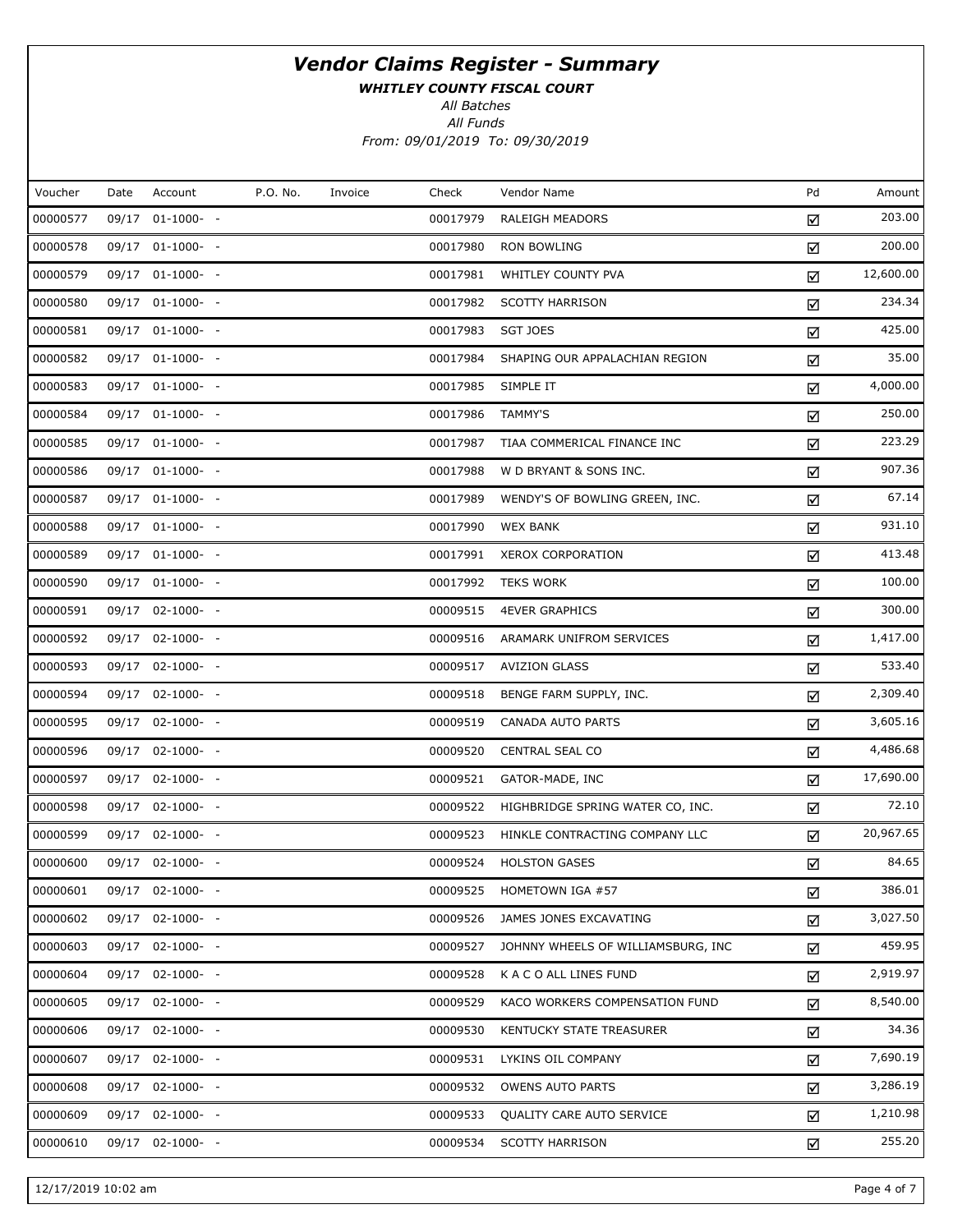WHITLEY COUNTY FISCAL COURT

All Batches

| Voucher  | Date | Account          | P.O. No. | Invoice | Check    | Vendor Name                            | Pd | Amount    |
|----------|------|------------------|----------|---------|----------|----------------------------------------|----|-----------|
| 00000611 |      | 09/17 02-1000- - |          |         | 00009535 | W D BRYANT & SONS INC.                 | ☑  | 7,853.28  |
| 00000612 |      | 09/17 02-1000- - |          |         | 00009536 | <b>WEX BANK</b>                        | ☑  | 1,398.90  |
| 00000613 |      | 09/17 02-1000- - |          |         | 00009537 | WHAYNE SUPPLY COMPANY                  | ☑  | 1,068.35  |
| 00000614 |      | 09/17 03-1000- - |          |         | 00011002 | <b>BEST TERMITE &amp; PEST</b>         | ☑  | 240.00    |
| 00000615 |      | 09/17 03-1000- - |          |         | 00011003 | BISSELL'S, INC.                        | ☑  | 1,653.00  |
| 00000616 |      | 09/17 03-1000- - |          |         | 00011004 | <b>BRIAN LAWSON</b>                    | ☑  | 106.90    |
| 00000617 |      | 09/17 03-1000- - |          |         | 00011005 | CANADA AUTO PARTS                      | ☑  | 35.69     |
| 00000618 |      | 09/17 03-1000- - |          |         | 00011006 | DAIRY QUEEN GRILL & CHILL              | ☑  | 107.11    |
| 00000619 |      | 09/17 03-1000- - |          |         | 00011007 | G & E DRIVE-IN                         | ☑  | 100.00    |
| 00000620 |      | 09/17 03-1000- - |          |         | 00011008 | GREAT AMERICA FINANCIAL SERVICES, CORP | ☑  | 197.97    |
| 00000621 |      | 09/17 03-1000- - |          |         | 00011009 | HARDEE'S                               | ☑  | 135.00    |
| 00000622 |      | 09/17 03-1000- - |          |         | 00011010 | HIGHBRIDGE SPRING WATER CO, INC.       | ☑  | 62.10     |
| 00000623 |      | 09/17 03-1000- - |          |         | 00011011 | HOMETOWN IGA #57                       | ☑  | 66.66     |
| 00000624 |      | 09/17 03-1000- - |          |         | 00011012 | JOE HILL ELECTRICAL                    | ☑  | 280.00    |
| 00000625 |      | 09/17 03-1000- - |          |         | 00011013 | JONES PIT STOP                         | ☑  | 204.00    |
| 00000626 |      | 09/17 03-1000- - |          |         | 00011014 | K A C O ALL LINES FUND                 | ☑  | 11,287.26 |
| 00000627 |      | 09/17 03-1000- - |          |         | 00011015 | KACO WORKERS COMPENSATION FUND         | ☑  | 6,000.00  |
| 00000628 |      | 09/17 03-1000- - |          |         | 00011016 | KNOXVILLE CULLIGAN WATER               | ☑  | 330.00    |
| 00000629 |      | 09/17 03-1000- - |          |         | 00011017 | NORVEX SUPPLY INC                      | ☑  | 3,025.67  |
| 00000630 |      | 09/17 03-1000- - |          |         | 00011018 | PREFERRED LAB SERVICE                  | ☑  | 120.00    |
| 00000631 |      | 09/17 03-1000- - |          |         | 00011019 | QUALITY CARE AUTO SERVICE              | ☑  | 933.95    |
| 00000632 |      | 09/17 03-1000- - |          |         | 00011020 | REM COMPANY, INC.                      | ☑  | 115.15    |
| 00000633 |      | 09/17 03-1000- - |          |         | 00011021 | SOUTHERN HEALTH PARTNERS INC           | ☑  | 38,871.55 |
| 00000634 |      | 09/17 03-1000- - |          |         | 00011022 | THE HOME DEPOT                         | ☑  | 1,060.02  |
| 00000635 |      | 09/17 03-1000- - |          |         | 00011023 | W D BRYANT & SONS INC.                 | ☑  | 177.86    |
| 00000636 |      | 09/17 03-1000- - |          |         | 00011024 | WENDY'S OF BOWLING GREEN, INC.         | ☑  | 140.67    |
| 00000637 |      | 09/17 03-1000- - |          |         | 00011025 | <b>WEX BANK</b>                        | ☑  | 1,466.07  |
| 00000638 |      | 09/17 09-1000- - |          |         | 00008460 | 911 BILLING SERVICE                    | ☑  | 18,279.38 |
| 00000639 |      | 09/17 09-1000- - |          |         | 00008461 | ALBERT JACKSON                         | ☑  | 100.00    |
| 00000640 |      | 09/17 09-1000- - |          |         | 00008462 | BOUND TREE MEDICAL, LLC                | ☑  | 6,058.01  |
| 00000641 |      | 09/17 09-1000- - |          |         | 00008463 | CANADA AUTO PARTS                      | ☑  | 479.39    |
| 00000642 |      | 09/17 09-1000- - |          |         | 00008464 | CREATIVE PRODUCT SOURCE, INC.          | ☑  | 190.11    |
| 00000644 |      | 09/17 09-1000- - |          |         | 00008466 | EMERGENCY MEDICAL PRODUCTS, INC        | ☑  | 4,699.98  |
| 00000645 |      | 09/17 09-1000- - |          |         | 00008467 | ENVIRONMENTAL WASTE SYSTEMS, LLC       | ☑  | 280.00    |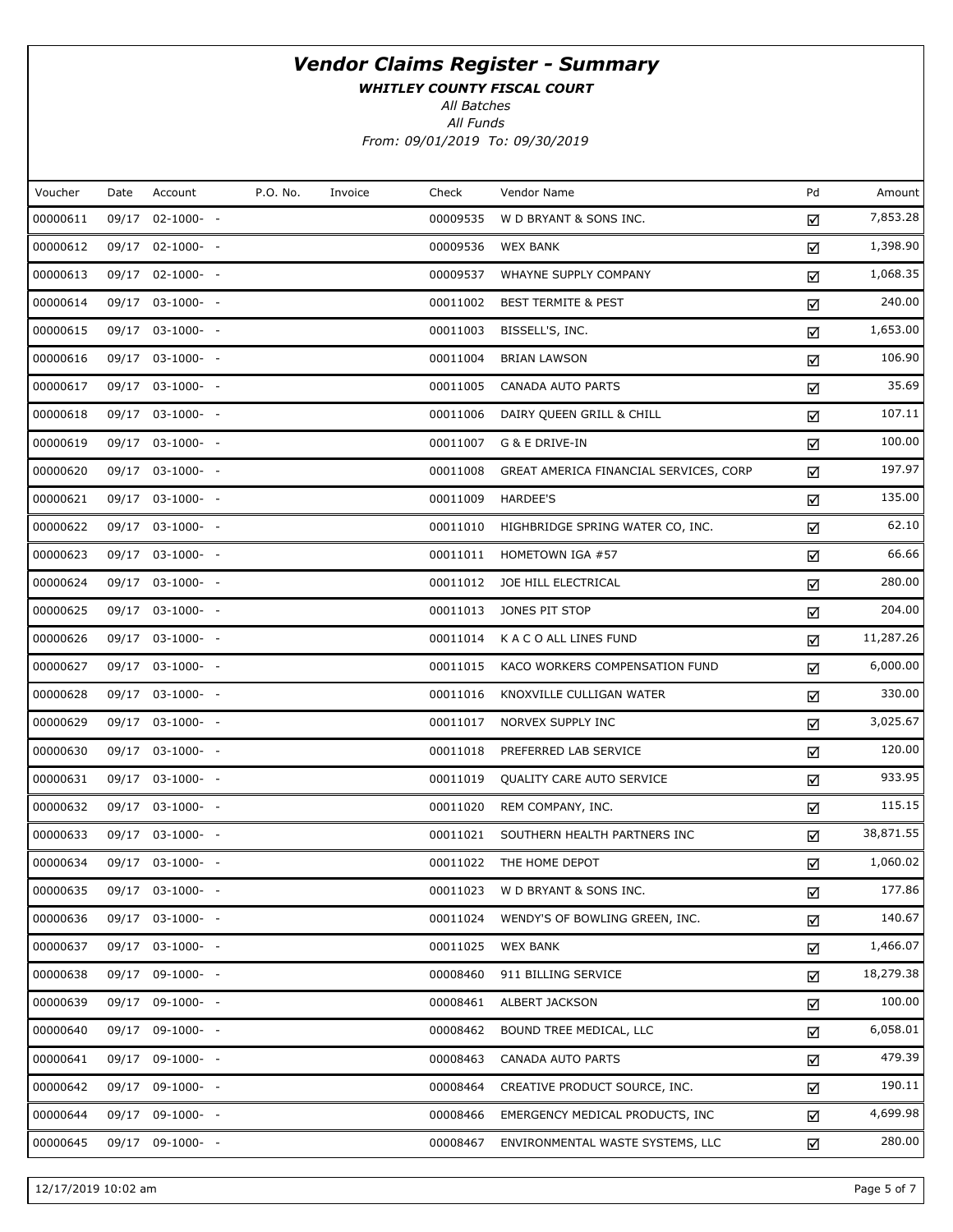WHITLEY COUNTY FISCAL COURT

All Batches

| Voucher  | Date | Account            | P.O. No. | Invoice | Check    | Vendor Name                          | Pd | Amount    |
|----------|------|--------------------|----------|---------|----------|--------------------------------------|----|-----------|
| 00000646 |      | 09/17 09-1000- -   |          |         | 00008468 | FIRST RESPONSE OF THE BLUEGRASS      | ☑  | 1,000.00  |
| 00000647 |      | 09/17 09-1000- -   |          |         | 00008469 | HIGHBRIDGE SPRING WATER CO, INC.     | ☑  | 39.40     |
| 00000648 |      | 09/17 09-1000- -   |          |         | 00008470 | <b>HOLSTON GASES</b>                 | ☑  | 3,516.95  |
| 00000649 |      | 09/17 09-1000- -   |          |         | 00008471 | K A C O ALL LINES FUND               | ☑  | 3,830.14  |
| 00000650 |      | 09/17 09-1000- -   |          |         | 00008472 | KACO WORKERS COMPENSATION FUND       | ☑  | 9,221.09  |
| 00000651 |      | 09/17 09-1000- -   |          |         | 00008473 | KEN TEN ADVERTISING                  | ☑  | 339.05    |
| 00000652 |      | 09/17 09-1000- -   |          |         | 00008474 | LYKINS OIL COMPANY                   | ☑  | 4,556.66  |
| 00000653 |      | 09/17 09-1000- -   |          |         | 00008475 | PRECISION DUPLICATING SOLUTIONS INC  | ☑  | 31.90     |
| 00000654 |      | 09/17 09-1000- -   |          |         | 00008476 | PREFERRED LAB SERVICE                | ☑  | 720.00    |
| 00000655 |      | 09/17 09-1000- -   |          |         | 00008477 | QUALITY CARE AUTO SERVICE            | ☑  | 2,196.53  |
| 00000656 |      | 09/17 09-1000- -   |          |         | 00008478 | SOMERSET-PULASKI CO EMS              | ☑  | 875.00    |
| 00000657 |      | 09/17 09-1000- -   |          |         | 00008479 | SOUTHEAST APPARATUS, LLC             | ☑  | 2,758.00  |
| 00000658 |      | 09/17 09-1000- -   |          |         | 00008480 | TIAA COMMERICAL FINANCE INC          | ☑  | 55.82     |
| 00000659 |      | 09/17 09-1000- -   |          |         | 00008481 | <b>WEX BANK</b>                      | ☑  | 2,908.52  |
| 00000660 |      | 09/17 09-1000- -   |          |         | 00008482 | WILLIAMSBURG-WHITLEY CO. AIRPORT BD. | ☑  | 800.00    |
| 00000661 |      | 09/17 09-1000- -   |          |         | 00008483 | ULINE                                | ☑  | 571.73    |
| 00000662 |      | 09/17 09-1000- -   |          |         | 00008484 | DUGGERS SEPTIC CLEANING              | ☑  | 250.00    |
| 00000663 |      | 09/17 23-1000- -   |          |         | 00002726 | HIGHBRIDGE SPRING WATER CO, INC.     | ☑  | 16.95     |
| 00000664 |      | 09/17 23-1000- -   |          |         | 00002727 | RON BOWLING                          | ☑  | 1,100.00  |
| 00000665 |      | 09/17 23-1000- -   |          |         | 00002728 | UK INCOME TAX SEMINAR                | ☑  | 349.00    |
| 00000666 |      | 09/17 23-1000- -   |          |         | 00002729 | WANDA SIMONS, CPA                    | ☑  | 2,500.00  |
| 00000667 |      | 09/17 75-1000- -   |          |         | 00000385 | WHITLEY COUNTY TOURISM BOARD         | ☑  | 10,088.80 |
| 00000668 |      | 09/17 87-1000- -   |          |         | 00005349 | <b>COMPUTER CLINC</b>                | ☑  | 75.00     |
| 00000669 |      | 09/17 87-1000- -   |          |         | 00005350 | HIGHBRIDGE SPRING WATER CO, INC.     | ☑  | 70.45     |
| 00000670 |      | 09/17 87-1000- -   |          |         | 00005351 | KENTUCKY STATE TREASURER             | ☑  | 65.00     |
| 00000671 |      | 09/17 87-1000- -   |          |         | 00005352 | LAUREL TERMITE CONTROL               | ☑  | 35.00     |
| 00000672 |      | 09/17 87-1000- -   |          |         | 00005353 | LIDA J. POWERS                       | ☑  | 683.72    |
| 00000673 |      | 09/17 87-1000- -   |          |         | 00005354 | PRECISION DUPLICATING SOLUTIONS INC  | ☑  | 55.68     |
| 00000674 |      | 09/17 87-1000- -   |          |         | 00005355 | PREFERRED LAB SERVICE                | ☑  | 300.00    |
| 00000675 |      | 09/17 87-1000- -   |          |         | 00005356 | QUALITY CARE AUTO SERVICE            | ☑  | 36.95     |
| 00000676 |      | 09/17 87-1000- -   |          |         | 00005357 | <b>QUILL CORPORATION</b>             | ☑  | 49.99     |
| 00000677 |      | 09/17 87-1000- -   |          |         | 00005358 | TIAA COMMERICAL FINANCE INC          | ☑  | 55.82     |
| 00000678 |      | $09/17$ 87-1000- - |          |         | 00005359 | <b>WEX BANK</b>                      | ☑  | 233.73    |
| 00000679 |      | 09/17 87-1000- -   |          |         | 00005360 | WILLIAMSBURG-WHITLEY CO. AIRPORT BD. | ☑  | 1,000.00  |